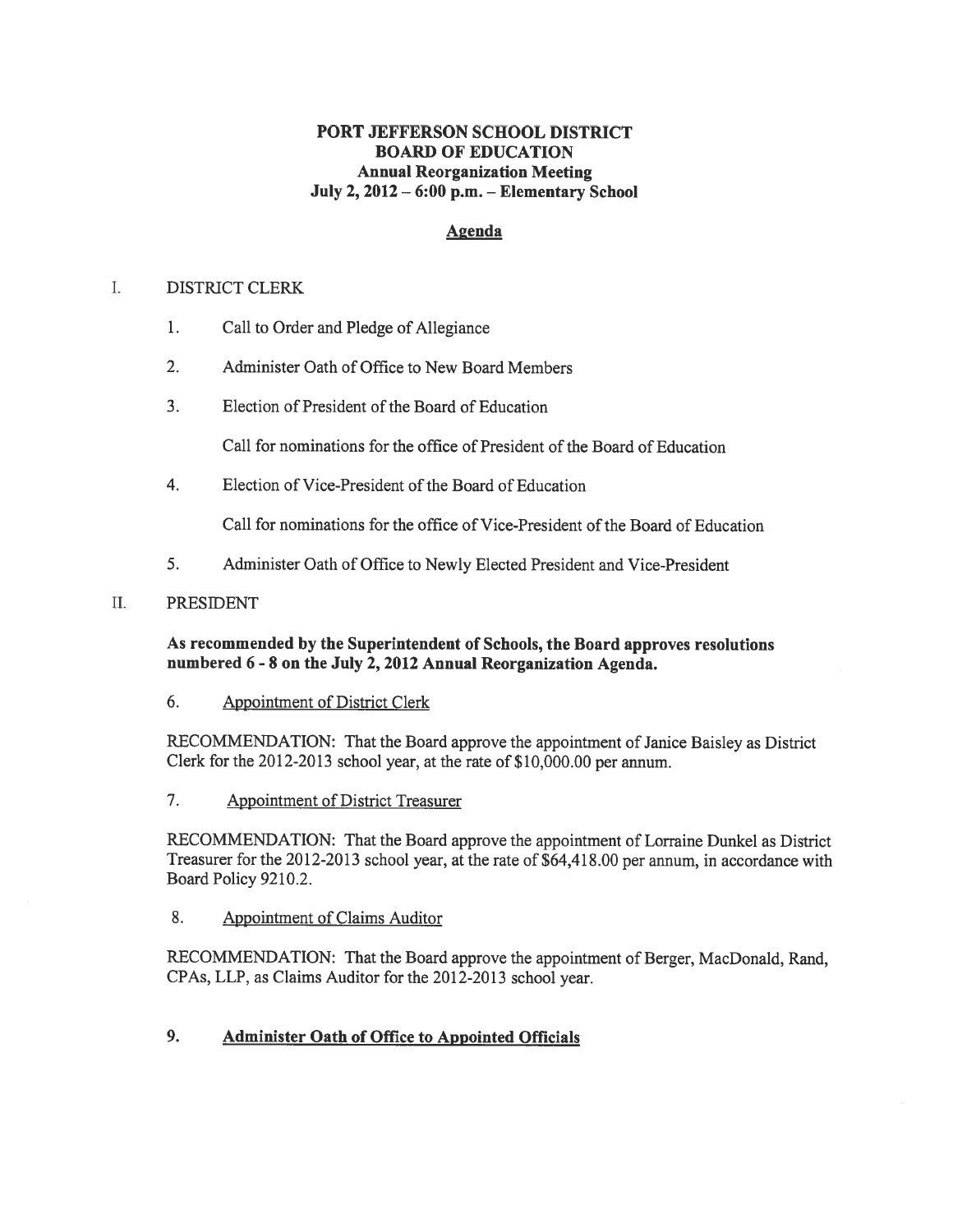### As recommended by the Superintendent of Schools, the Board approves resolutions numbered <sup>10</sup> - <sup>48</sup> on the July 2, <sup>2012</sup> Annual Reorganization Agenda.

10. Authorization to Bond School Officials -

RECOMMENDATION - That the District Treasurer, Superintendent of Schools, and Assistant Superintendent for Business each be bonded for the 2012-2013 school year, and that the amount for each bond be set at \$500,000.00, and that the Superintendent of Schools be requested to approve this amount.

11. Appointment of School Attorney -

RECOMMENDATION - That the Board approve the appointment of the law firm of Ingerman, Smith, L.L.P., as labor and Board counsel for the 2012-2013.

12. Appointment of Financial Advisors -

RECOMMENDATION -That the Board approve the appointment of Munistat Services, Inc., as financial advisors for the 2012-2013 school year.

13. Appointment of Bond Counsel -

RECOMMENDATION -That the Board approve the appointment of Hawkins, Delafield & Wood, as bond counsel for the 2012-2013 school year.

14. Appointment of 403b Compliance Consultants -

RECOMMENDATION -That the Board approve the appointment of OMNI Financial Group as the District's third party administrator for compliance and remitting services for the District's 403(b) <sup>p</sup>lans for the 2012-2013 school year.

15. Appointment of School Physician -

RECOMMENDATION - That the Board approve the appointment of Dr. John Gill, as the regular school district <sup>p</sup>hysician, and the school <sup>p</sup>hysician member on the District's Committee on Special Education for the 2012-2013 school year.

16. Appointment of Architect —

RECOMMENDATION — That the Board approve the appointment of JAG Architects as district architect for the 2012-2013 school year.

17. Appointment of Accountant –

RECOMMENDATION — That the Board approve the appointment of Cullen & Danowski, as school district accountant for the 2012-2013 school year.

18. Appointment of Internal Auditor -

RECOMMENDATION -That the Board approve the appointment of Nawrocki Smith, LLP as Internal Auditor for the 2012-2013 school year.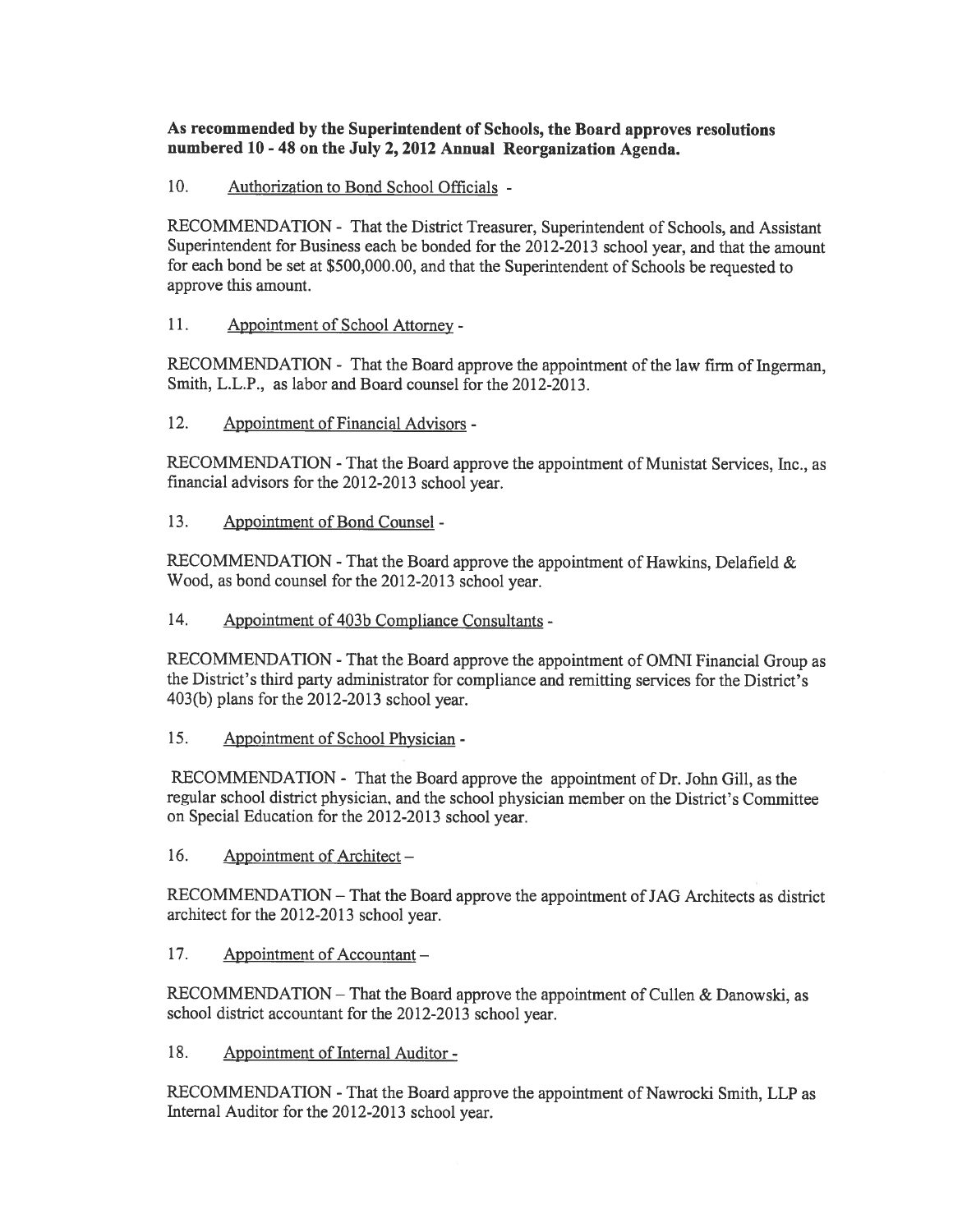19. Appointment of External Auditor-

RECOMMENDATION - That the Board approve the appointment of R.S. Abrams & Co. LLP, as External Auditor for the 2012-2013 school year.

20. Appointment of Insurance Agents / Carriers

RECOMMENDATION -

- a) That the Board approve JJ Stanis and Company as agen<sup>t</sup> and third party administrator for the district's Excess Major Medical, Vision, Life, and Dental Self Insurance Plan for the 2012-2013 school year.
- b) That the Board approve PMA as agen<sup>t</sup> and third party administrator for the district's Self Insured Workers Compensation Plan for the 2012-2013 school year.
- c) That the Board approve BK International as the agen<sup>t</sup> for the district's student accident insurance and excess employer's liability insurance for the 2012-2013 school year.
- d) That the Board approve New York State Insurance Reciprocal as the district's carrier for general non-medical insurance, including but not limited to school board liability, excess catastrophic liability, commercial automotive, and special school liability insurance for the 2012-2013 school year.
- e) That the Board approve Eugene Donohue Associates as agen<sup>t</sup> for the district administrators life insurance <sup>p</sup>lans for the 2012-2013 school year.
- 21. Appointment of Environmental Consultants -

RECOMMENDATION -That the Board approve the appointment of Enviroscience Consultants, Inc. as environmental consultants for the 2012-2013 school year.

22. Appointment of Accounting Records Custodian. Payroll Certification Officer & Bid Opening: Advertising & Purchasing Officer -

RECOMMENDATION: That the Assistant Superintendent for Business be designated as Custodian of the District's accounting records; and that the Claims Auditor be designated as Payroll Certification Officer; and that the Assistant Superintendent for Business, Sean Leister, perform the duties of the Bid Opening, and Purchasing Officer of the school district; and that the District Clerk be responsible for advertising notices.

23. Appointment of Investment Officer & Continuance of Board Policy -

RECOMMENDATION: That the District Treasurer and the Assistant Superintendent for Business be appointed investment officers and that these duties include the negotiation of short term loans, Tax Anticipation Notes, and the investment of surplus funds in Certificates of Deposit, and other authorized instruments; and further, the Board agrees to continue Board Policy 6240, Investments.

24. Appointment of Records Access Officer -

RECOMMENDATION: That the Assistant Superintendent for Business be appointed as Records Access Officer for the school district.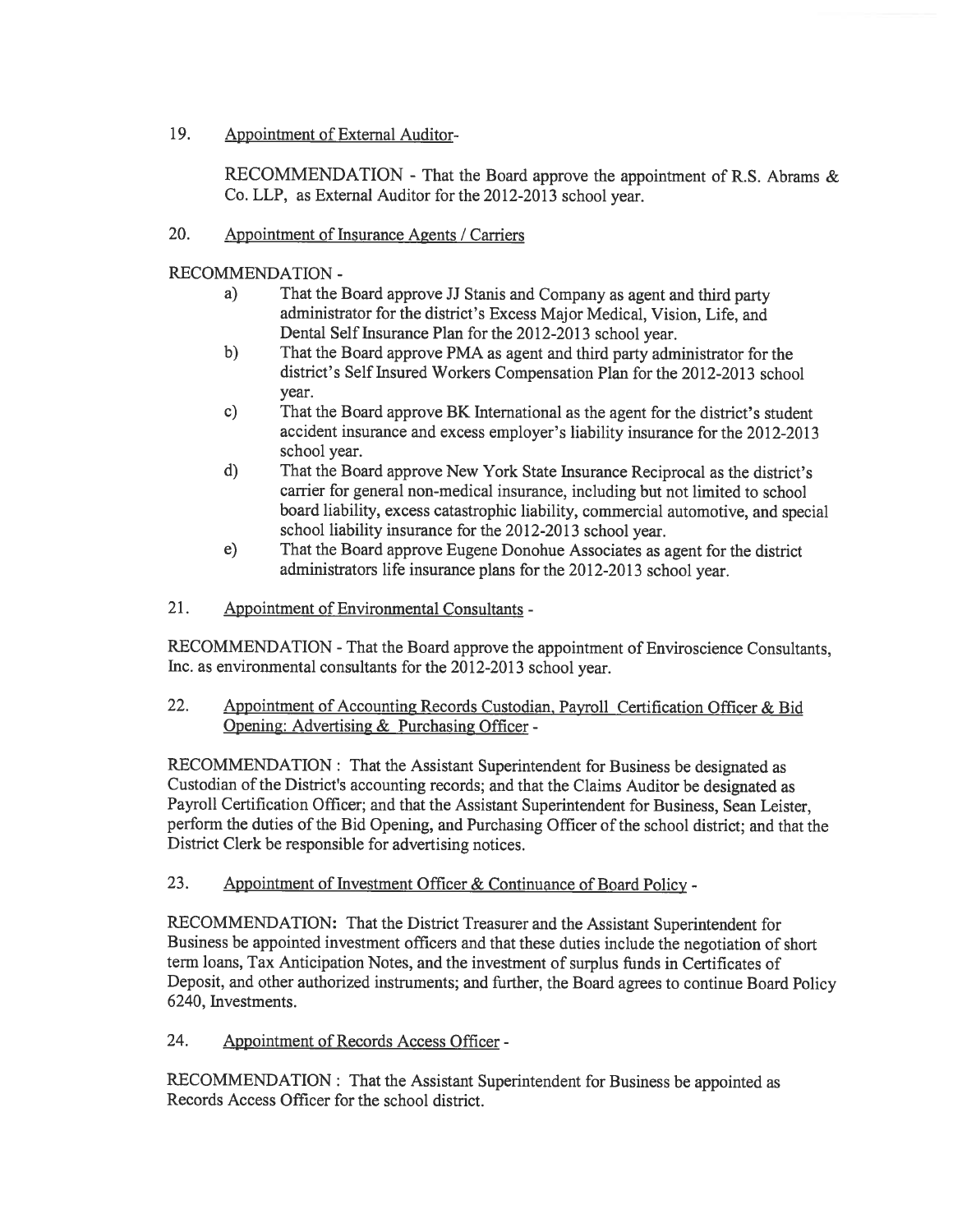### 25. Appointment of AHERA Compliance Officer -

RECOMMENDATION - That the Board approve the appointment of the Director of Facilities as Compliance Officer under the Asbestos Hazard Emergency Recovery Act, and that he be made save harmless in the performance of his duties. These duties shall include but not be limited to status review, asbestos assessment study, managemen<sup>t</sup> plan, employee training and managemen<sup>t</sup> place review update.

### 26. Appointment of EPA Program-use Compliance Officer -

RECOMMENDATION -That the Board approve the appointment of the Director of Facilities as EPA Program-use Compliance Officer and be made save harmless.

### 27. Appointment of Title IX Compliance Officer -

RECOMMENDATION: That the Board approve the appointment of the Assistant Superintendent for Business as the Title IX Compliance Officer for the 2012-2013 school year.

### 28. Appointment of Substitute Treasurer -

RECOMMENDATION -That the Board approve the appointment of the Superintendent of Schools as Substitute District Treasurer should these services be required any time during the 2012-2013 school year.

### 29. Appointment of Publication -

RECOMMENDATION -That the Times-Record newspaper and/or Newsday be designated as the official publications of the District for the  $2012-2013$  school year; and further, that Times-Record newspaper and/or Newsday be designated the official publication for advertising competitive bids.

### 30. District Accounts / Designation of Depository -

RECOMMENDATION -That the following bank accounts be approved:

General Fund -Checking -Capital One 0224126755 General Fund - Investment IMMA -Bank of America 9418779550 General Fund - Investment -Capital One 0224125930 Federal -Checking -Capital One 0224126805 Capital -Checking -Capital One 0224126813 Capital - Investment -Capital One 0224126821 Trust & Agency -Checking -Capital One 0224126789 Payroll -Capital One 0224126763 Royal Education Foundation -Checking -Capital One 0224126839 Trust & Agency Scholarship -Checking -Capital One 0224126797 School Lunch -Checking -Capital One 0224126847 Trust & Agency -Payroll -Capital One 0224126771 Operating Account-Non-Interest Bearing- Capital One 7527019227

and further that the following banks be designated as the depository for all district funds: Capital One, Suffolk County National Bank, MBIA-CLASS, Bank of America, J.P. Morgan Chase, Citibank, State Bank of Long Island, Commerce Bank, HSBC, Wachovia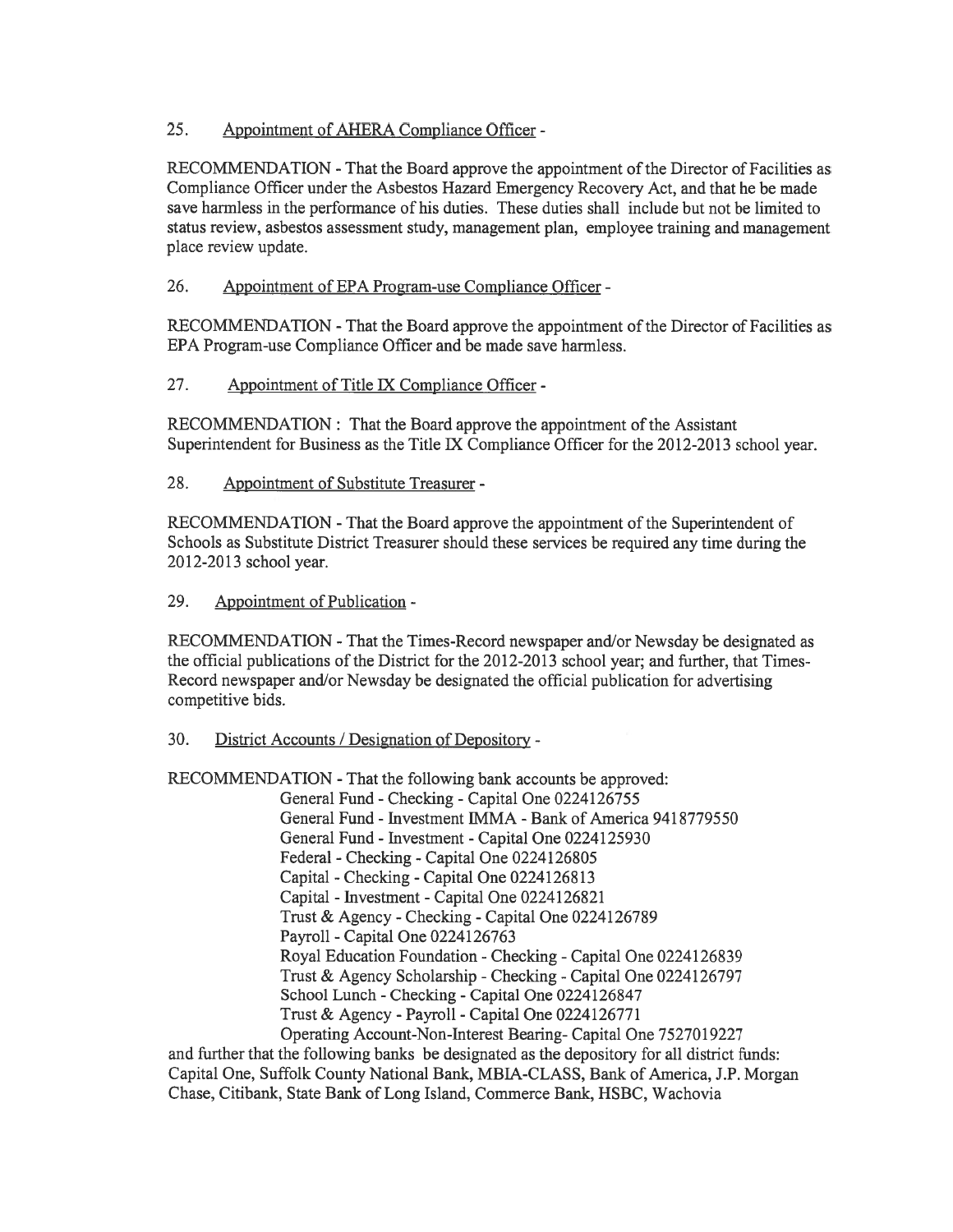31. Authorization of Facsimile Signatures -

RECOMMENDATION -That the District Treasurer and substitute District Treasurer be authorized to resort to an electronic signature, and be it further resolved that the District Treasurer and substitute District Treasurer maintain control of these signatures.

32. Purchasing Policy -

RECOMMENDATION -That the Board review Purchasing Policy 6700, as required by General Municipal Law Section 104-b(4).

33. Charge Cards -

RECOMMENDATION -That the Board authorize the use of the Home Depot and Fleet Fueling credit cards for the 2012-2013 school year.

#### 34. Designation of Extra-Classroom Activities Fund Officers -

RECOMMENDATION -That the Board approve the following officers for the Extra-Classroom (Student Organization) Funds for the 2012-2013 school year:

| Elementary    | - Lucy Arnone, Treasurer      |
|---------------|-------------------------------|
|               | - Principal                   |
|               | - Superintendent of Schools   |
| Middle School | - Rosalie Loizas, Treasurer   |
|               | - Principal                   |
|               | - Superintendent of Schools   |
| Senior High   | - Stephanie Miazga, Treasurer |
|               | - Principal                   |
|               | - Superintendent of Schools   |
|               |                               |

35. Designation of Petty Cash Funds & Fund Custodians -

RECOMMENDATION -That the Board approve the establishment of petty cash funds and custodians of the funds as follows:

| Fund                     | Amount   |                                         |
|--------------------------|----------|-----------------------------------------|
| District                 | \$100.00 | Superintendent / Janice Baisley         |
| <b>Elementary School</b> | \$100.00 | Principal / Lucy Arnone                 |
| Middle School            | \$100.00 | Principal / Rosalie Loizas              |
| High School              | \$100.00 | Principal / Stephanie Miazga            |
| <b>Business Office</b>   | \$100.00 | Assistant Superintendent / Natalie Pego |

#### 36. Reimbursement for Authorized Use of Vehicles -

RECOMMENDATION -That the rate of reimbursement for the authorized use of privately owned vehicles in the performance of District business be established at the IRS rate per mile for the 2012-2013 school year.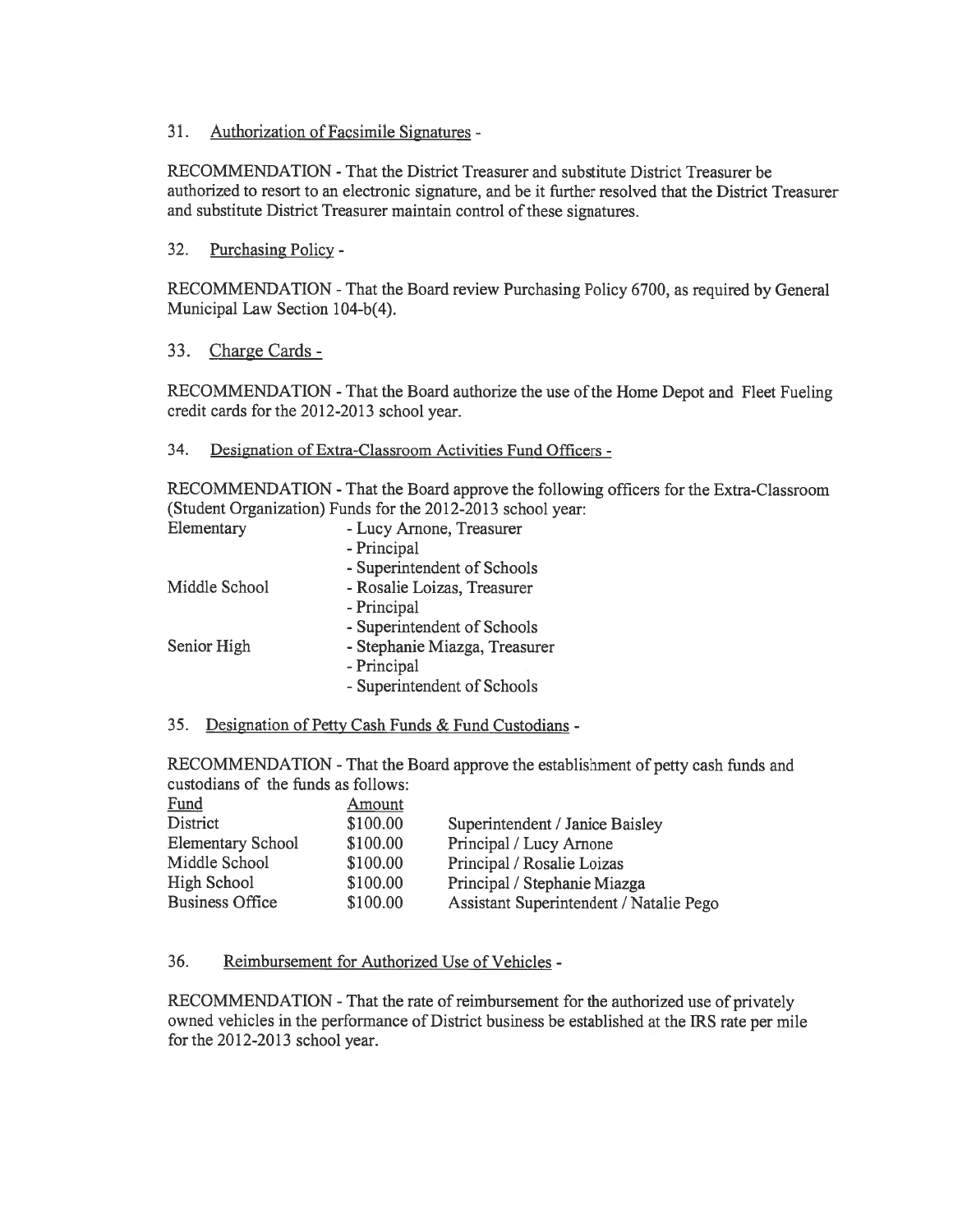37. Reimbursement for Conferences -

RECOMMENDATION -That the rate of reimbursement for authorized conferences, contests and events for lodging, meals and incidental expenses will not exceed the maximum IRS rate limits. Exceptions may be granted when approved conferences are held at <sup>a</sup> participating hotel or there is an approved written justification for special circumstances.

### 38. Rate per Hour -Home Instruction Fee -

RECOMMENDATION -That the rate per hour for home instruction fees provided by any agency other than Port Jefferson Teachers' Association be \$40.00.

### 39. Non-Resident Tuition -

RECOMMENDATION -That the Board establish the non-resident tuition rate for the 2012-20 13 school year pursuan<sup>t</sup> to the required State Education Formula for establishing non-resident student tuition rate, as follows:

| <u>UPMWYALY PMANAQAA AMPWE WU AQAAQIIDI</u>              |                                                                                        |
|----------------------------------------------------------|----------------------------------------------------------------------------------------|
| Kindergarten - Grade 6                                   | $$19,357$ per year                                                                     |
| Grades 7 - 12                                            | $$21,969$ per year                                                                     |
| Special Education: Kindergarten - Gr.6 \$57,089 per year |                                                                                        |
| Special Education: Grades 7-12                           | $$59,701$ per year                                                                     |
|                                                          | Said rates to be revised when they become finalized by the State Education Department. |

### 40. Appointment of District Committee on Special Education -

RECOMMENDATION -That the Board approve the appointment of the following as District Committee on Special Education for the 2012-2013 school year: Assistant Superintendent for Pupil Personnel Services, School Psychologist, Special Education Teacher -Chairpersons Special Education Teacher, Teacher Member Classroom Teacher, Teacher member Assistant Superintendent for Pupil Personnel Services, School Psychologist Physician Member John Steiner, Lorraine Steiner, Lorraine Guzzetta - Parent Members

41. Appointment of Sub-Committee on Special Education -

RECOMMENDATION -That the Board approve the following composition of the Sub Committee on Special Education for the 2012-2013 school year: Assistant Superintendent for Pupil Personnel Services, School Psychologist, Special Education Teacher -Chairpersons School Psychologist, Classroom Teacher, Teacher Member Special Education Teacher, Teacher Member

#### 42. Appointment of Committee on Preschool Special Education -

RECOMMENDATION -That the Board appoint the following to the Committee on Preschool Special Education for the 2012-2013 school year: Assistant Superintendent for Pupil Personnel Services, School Psychologist, Special Education Teacher -Chairpersons Teacher Member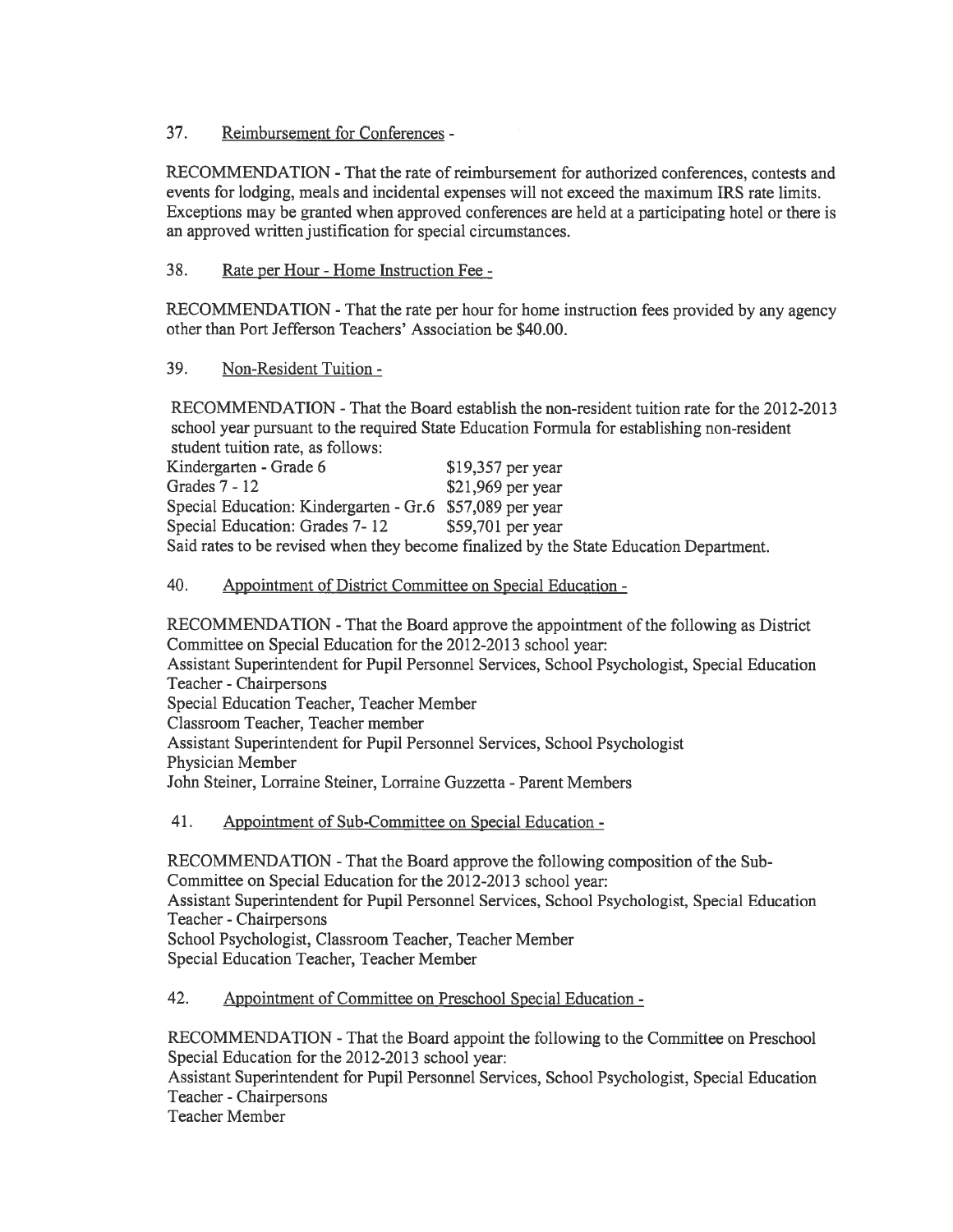Special Education Teacher Member

Suffolk County Representative, County Representative

Evaluator, a professional who participated in the evaluation of the child for whom services are sought. John Steiner, Lorraine Steiner, Lorraine Guzzetta -Parent Members

43. IDEA and 504 Impartial Hearing Officers -

RECOMMENDATION - As per Part  $200.5(j)(3)(i)$ , appointment from the impartial hearing list must be made in accordance with the rotational selection process established in Section 200.2(e)(1) of the Part <sup>200</sup> Regulations of the commissioner and the administrative procedures established by the Board of Education pursuan<sup>t</sup> to Section 200.2(b)(9).

44. Appointment of Surrogate Parents -

RECOMMENDATION -That the Board approve the appointment of the following as Surrogate Parent(s) for the Committee on Special Education for the 2012-2013 school year: Father Frank Pizzarelli

45. Appointment of District-wide DASA Coordinator

RECOMMENDATION — That the Board appoint Donna Guiffre, Assistant Superintendent for Pupil Personnel Services, as District-wide DASA Coordinator for the 2012-2013 school year.

46. Annual Budget Hearing, Annual Meeting/District Vote —

RECOMMENDATION: That the Annual Budget Hearing be held on May 14, 2013, 7:00 pm; and, the Annual Meeting/District Vote be held on May 21, 2013, 6:00 am-9:00 pm.

47. Designation of Regular Board of Education Meeting Dates -

RECOMMENDATION: That the Board designate the following as dates for regular monthly business meetings of the Board of Education for the 2012-2013 school year:

|                    | January 8, 2013   |
|--------------------|-------------------|
| August 14, 2012    | February 12, 2013 |
| September 11, 2012 | March 12, 2013    |
| October 9, 2012    | April 9, 2013     |
| November 13, 2012  | May 14, 2013      |
| December 11, 2012  | June 11, 2013     |
|                    |                   |

48. Designation of Board Work Session Meeting Dates

RECOMMENDATION: That the Board designate the following as dates for work sessions ofthe Board of Education for the 2012-2013 school year:

| October 23, 2012  | January 22, 2013 |
|-------------------|------------------|
| November 27, 2012 | April 23, 2013   |

### III. ESTABLISHMENT OF BOARD COMMITTEES

IV. ADJOURNMENT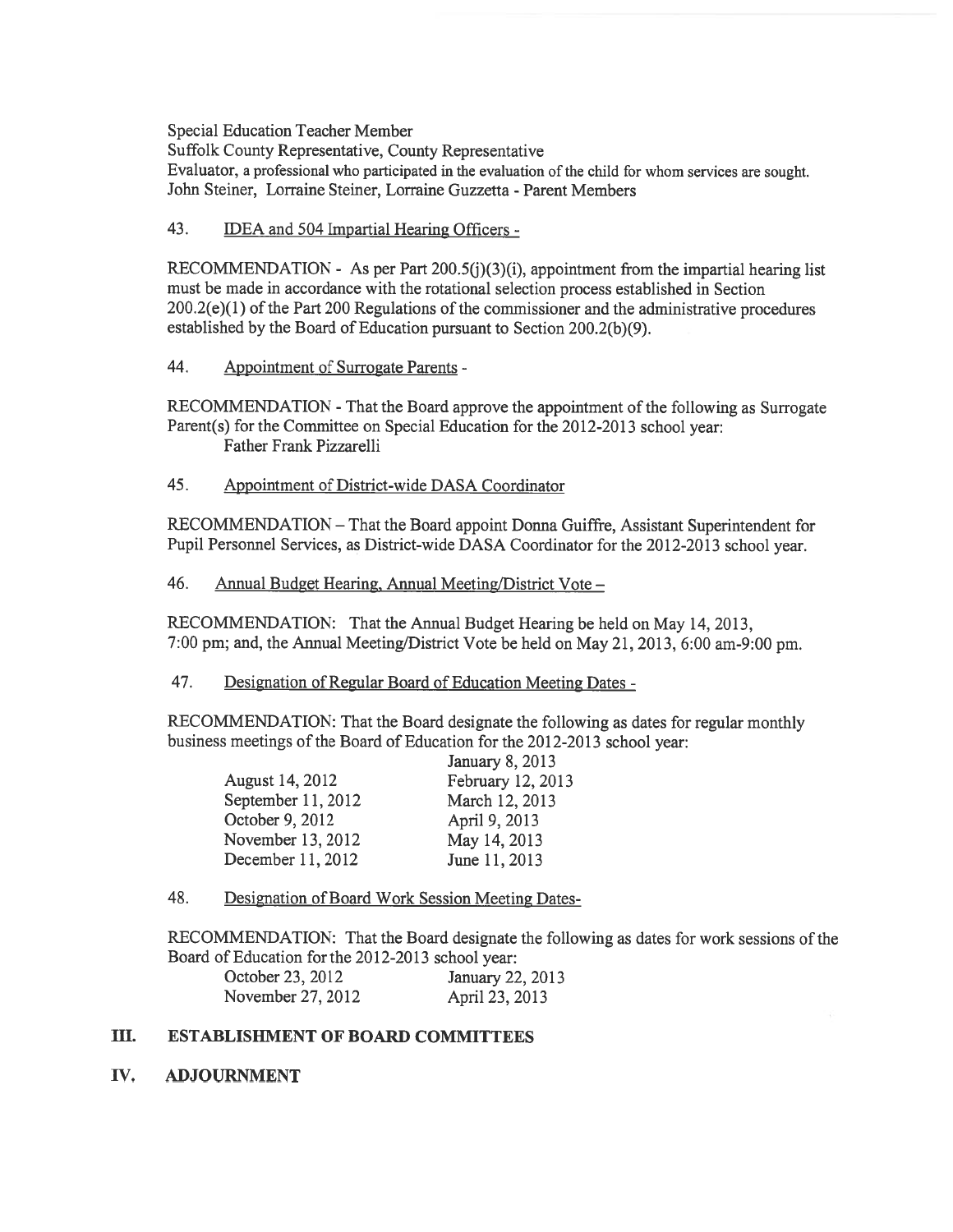## **#6700 \* PURCHASING**

The function of the purchasing process in a school district is to serve the educational program effectively by providing the appropriate and necessary supplies, equipment, and services, as well as completing public works projects, as promptly as circumstances will allow and to the extent that budget and other allocations will permit.

To that end, the Board of Education declares its intention to engage competitively and without prejudice in procuremen<sup>t</sup> actions which will seek to obtain optimal value for the expenditure of school district funds.

The acquisition of supplies, equipment, and services, as well as the pursuit of public works projects, will function through the purchasing process under the direct supervision of the Assistant Superintendent for Business, and with the advice of the Director of School Facilities as appropriate.

| Procurement Policies Pursuant to Section 104-b                                                                                  |                 |            |  |
|---------------------------------------------------------------------------------------------------------------------------------|-----------------|------------|--|
| <b>Item</b>                                                                                                                     | Written Quotes* | <b>RFP</b> |  |
| <b>Purchase Contracts</b>                                                                                                       |                 |            |  |
| $$2,500 - $19,999$                                                                                                              | 3               |            |  |
| <b>Public Works Contracts</b>                                                                                                   |                 |            |  |
| $$2,500 - $34,999$                                                                                                              | 3               |            |  |
| Professional Services**                                                                                                         |                 | X          |  |
| Insurance**                                                                                                                     |                 | X          |  |
| <b>Exempt Purchases</b>                                                                                                         |                 |            |  |
| Sole Source<br>Emergencies<br>Standardized Items<br><b>BOCES</b> Contracts<br><b>County Contracts</b><br><b>State Contracts</b> |                 |            |  |

\*Jf three quotes are not available, the requisitioner must provide documentation that he/she attempted to obtain said quotes, (i.e. copies of faxes, emails requesting quotes).

\* \* Request for proposals will be issued at the discretion of the Board of Education via <sup>a</sup> board resolution upon the recommendation of the Superintendent of Schools.

EXCEPTIONS: General categories exist which are excluded from the requirement for competitive bidding:

The purchase of goods or equipment costing less than \$20,000.

Public works projects costing less than \$35,000.

Preferred Source Contracts

Special skills services, which include professional or unique services. This refers to services that require particular training and/or experience, consulting services, and such other services as have been previously determined by the Commissioner of Education and/or courts of competent jurisdiction not to require bidding.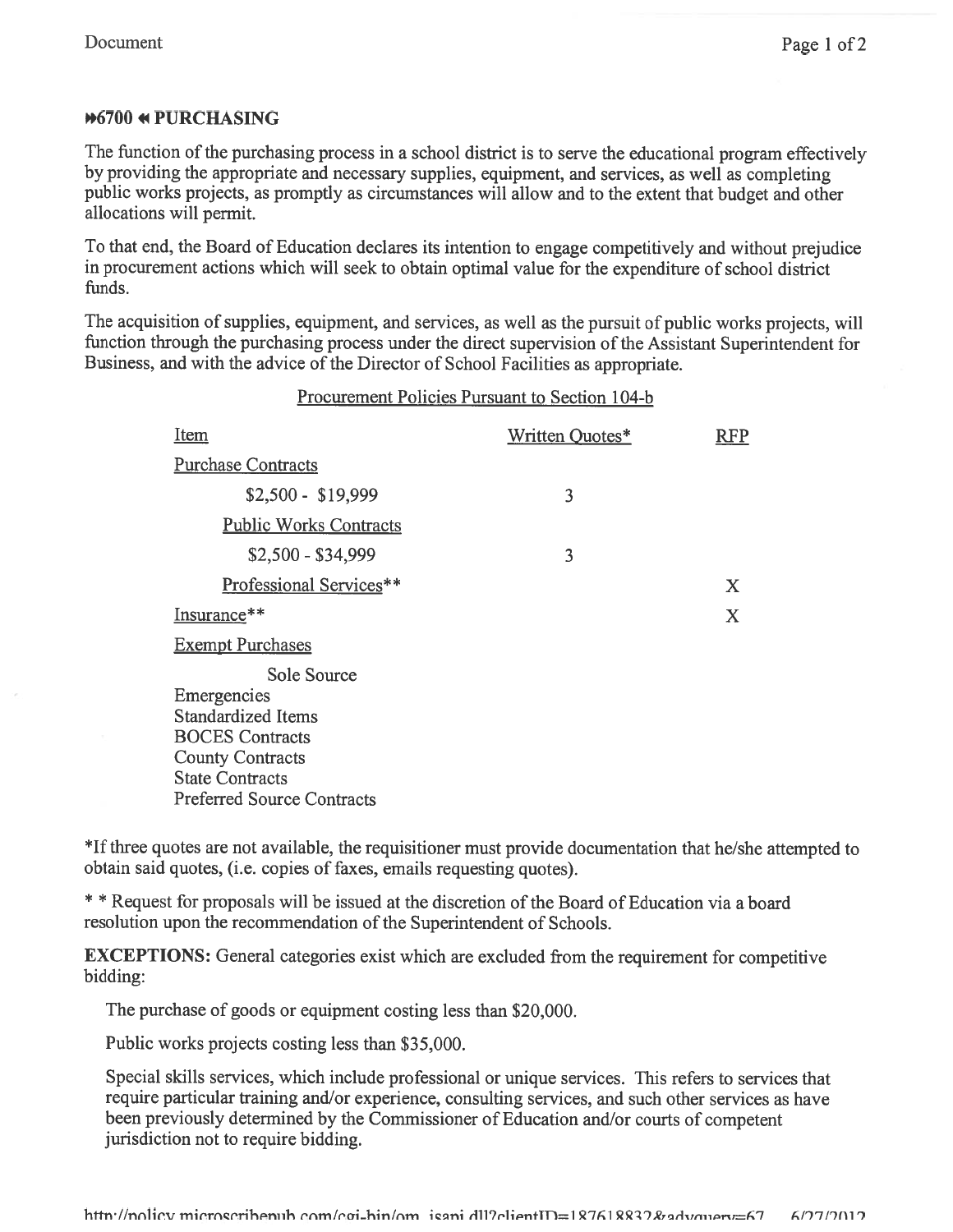Standardized items which the Board of Education, by resolution approve<sup>d</sup> by an affirmative vote of three-fifths of its total authorized membership (not reducible by absences, abstentions or vacancies), is a need for standardization of identified items. Examples: buses and boilers.

Sole source goods or services that can be procured only from <sup>a</sup> single manufacturer, supplier or vendor.

Emergency procuremen<sup>t</sup> of goods and/or public work projects or services which are urgently required as <sup>a</sup> result of an accident or other unforeseen occurrence or condition whereby circumstances affecting School District buildings, property or life, health or safety or property of School District inhabitants/residents require immediate action which cannot await competitive bidding.

EXCLUSIONS: Purchases excluded from the bid process:

BOCES vendor contracts: Goods and services available from vendors that have, pursuan<sup>t</sup> to public bidding as required by law, entered into Blanket Purchase Agreements with the Board of Cooperative Educational Services, requiring such vendors to provide goods and services to participating districts.

State of New York, Office of General Services contracts: Goods/services from vendors who have entered into contracts with the State of New York to supply, sell and service municipalities within the State of New York goods/services specified in such contracts at prices and in amounts provided by such contracts.

Suffolk County contracts: Goods from vendors who have entered into blanket purchase agreements with the County of Suffolk requiring such vendors to make available to all municipal agencies within the County of Suffolk, goods at prices and in amounts provided by such contracts provided such contracts are extended to school districts.

Suffolk County Public Contracts: Services from vendors who have entered into blanket agreements with the County of Suffolk requiring such vendors to make available to municipal agencies within the County of Suffolk, the services and prices provided by such contracts provided that such services are not subject to Article 8 or 9 of the New York State Labor Law and the contract has been extended to school districts.

**OTHER EXEMPTIONS:** Purchases from the following agencies of the State of New York are exempt from the requirements of this policy:

New York State Department of Correctional Services

New York State Institute of the Blind

New York State Industries for the Disabled

Revisions presented for

1st reading: 11/9/10

 $2<sup>nd</sup>$  reading & adoption: 12/14/10

### PORT JEFFERSON UNION FREE SCHOOL DISTRICT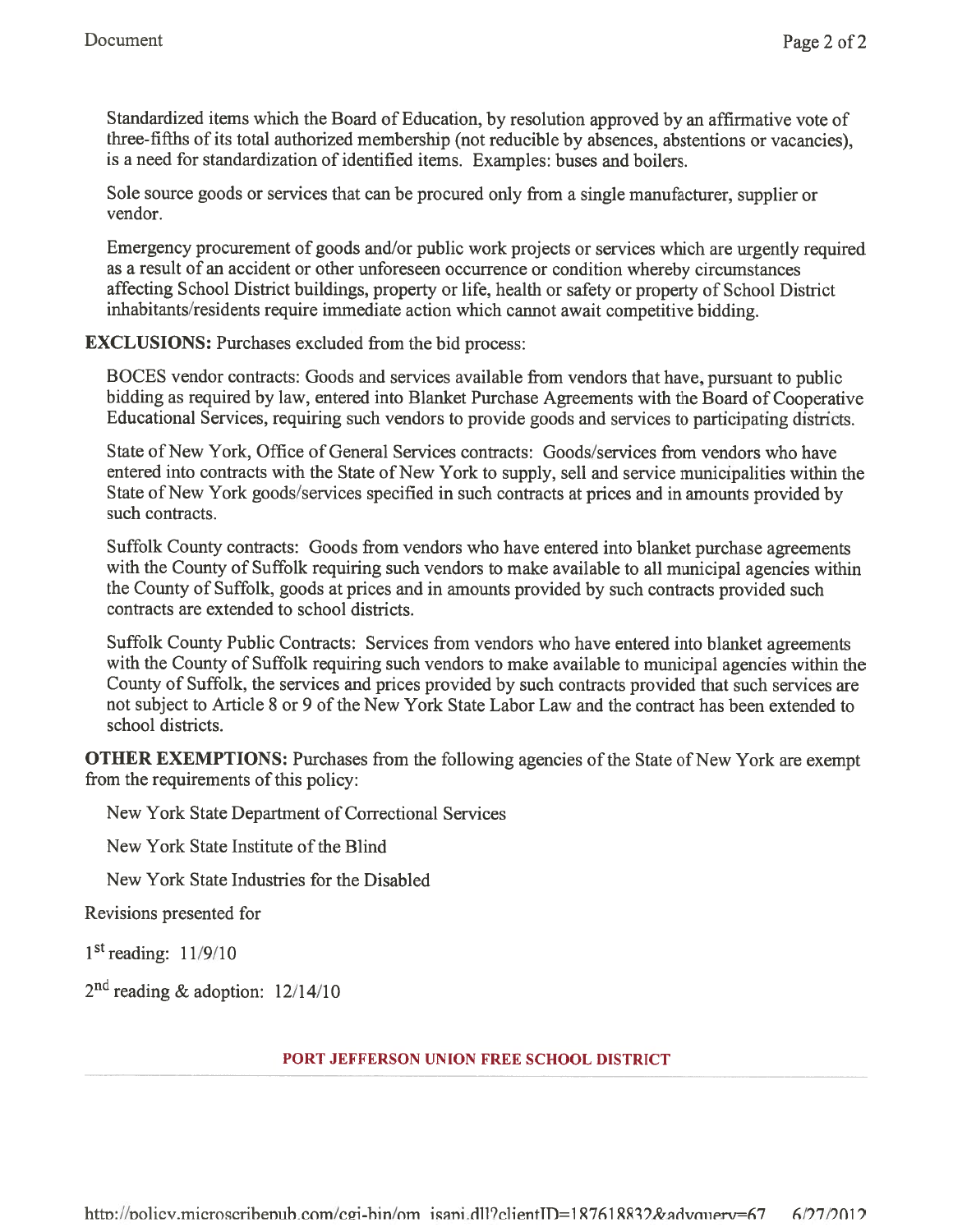# **M6240 MINVESTMENTS**

The Board of Education's investment policy shall apply to all monies and other financial resources available for investment on its own behalf or on behalf of any other entity or individual.

The primary objectives of the district's investment policy are, in priority order:

- 1. to conform with all applicable federal, state and other legal requirements;
- 2. to adequately safeguard principal and minimize risk;
- 3. to provide sufficient liquidity to meet all operating requirements; and
- 4. to obtain <sup>a</sup> reasonable rate of return.

The Board's responsibility for administration of the investment program is delegated to the Treasurer who shall establish written procedures for the operation of the investment program. Such procedures shall include an adequate internal control structure to provide <sup>a</sup> satisfactory level of accountability based on <sup>a</sup> data base or records incorporating description and amounts of investments, transaction dates, and, other relevant information and regulate the activities of subordinate employees.

All participants in the investment process shall seek to act responsibly as custodians of the public trust and shall avoid any transaction that may impair public confidence in the district to govern effectively.

Investments shall be made with judgment and care, under circumstances then prevailing, which persons of prudence, discretion and intelligence exercise in the managemen<sup>t</sup> of their own affairs, not for speculation, but for investment, considering the safety of the principle as well as the probable income to be derived.

All participants involved in the investment process shall refrain form personal business activity that could conflict with proper execution of the investment program, or which could impair their ability to make impartial investment decisions.

In accordance with this policy, the District Treasurer, Assistant Business Administrator, and Assistant Superintendent for Business are authorized to invest and/or deposit all funds, including proceeds of obligations and reserve funds, in special time-deposit accounts, certificates of deposit, short-term governmen<sup>t</sup> securities, repurchase agreements or other investment instruments permitted by law, subject to the investment regulations approved by the Board of Education.

To the extent feasible, investments and deposits shall be made in and through local or regional financial institutions. Concentration of investments in <sup>a</sup> single financial institution should be avoided. Diversification of investments and deposits is encouraged.

This policy will be annually reviewed by the Board and may be amended from time to time in accordance with the provisions of section 39 of the General Municipal Law.

\* Section 39 of the General Municipal Law requires Boards of Education to adopt <sup>a</sup> comprehensive investment policy which will set forth both the district's general operative policy as well as instruction to its administrators and staffregarding the investing, monitoring and reporting of the district's funds.

Ref:

Education Law §§1604-a; 1709(8); 1723-a; 2131; 3651; 3652

Local Finance Law §165